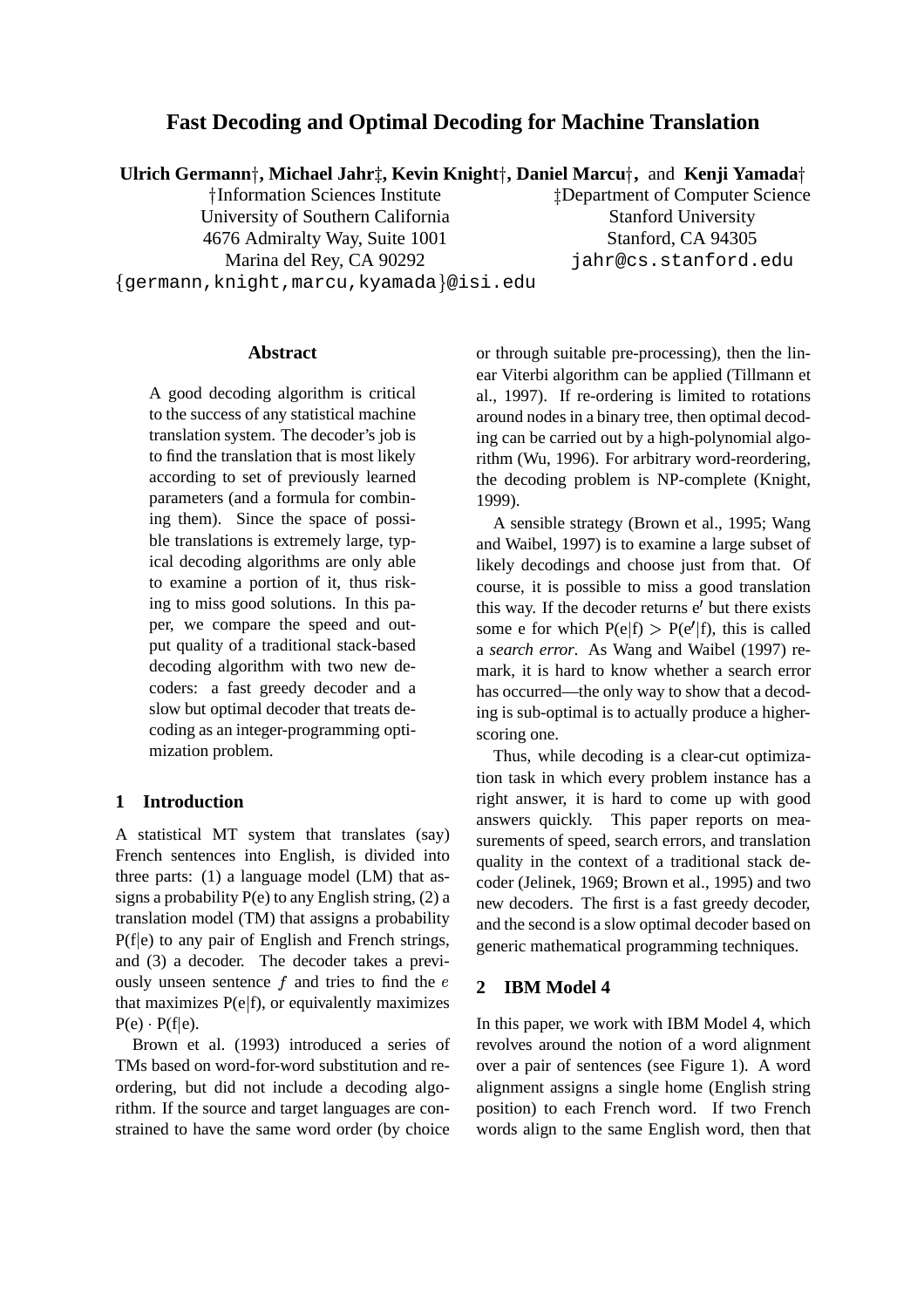| <b>Report Documentation Page</b>                                                                                                                                                                                                                                                                                                                                                                                                                                                                                                                                                                                                                                                                                                                                                                                                                                   |                                                         |                              |                                  |                                                     | Form Approved<br>OMB No. 0704-0188               |  |  |
|--------------------------------------------------------------------------------------------------------------------------------------------------------------------------------------------------------------------------------------------------------------------------------------------------------------------------------------------------------------------------------------------------------------------------------------------------------------------------------------------------------------------------------------------------------------------------------------------------------------------------------------------------------------------------------------------------------------------------------------------------------------------------------------------------------------------------------------------------------------------|---------------------------------------------------------|------------------------------|----------------------------------|-----------------------------------------------------|--------------------------------------------------|--|--|
| Public reporting burden for the collection of information is estimated to average 1 hour per response, including the time for reviewing instructions, searching existing data sources, gathering and<br>maintaining the data needed, and completing and reviewing the collection of information. Send comments regarding this burden estimate or any other aspect of this collection of information,<br>including suggestions for reducing this burden, to Washington Headquarters Services, Directorate for Information Operations and Reports, 1215 Jefferson Davis Highway, Suite 1204, Arlington<br>VA 22202-4302. Respondents should be aware that notwithstanding any other provision of law, no person shall be subject to a penalty for failing to comply with a collection of information if it<br>does not display a currently valid OMB control number. |                                                         |                              |                                  |                                                     |                                                  |  |  |
| <b>1. REPORT DATE</b><br>2001                                                                                                                                                                                                                                                                                                                                                                                                                                                                                                                                                                                                                                                                                                                                                                                                                                      |                                                         | 2. REPORT TYPE               |                                  | <b>3. DATES COVERED</b><br>00-00-2001 to 00-00-2001 |                                                  |  |  |
| <b>4. TITLE AND SUBTITLE</b><br><b>Fast Decoding and Optimal Decoding for Machine Translation</b>                                                                                                                                                                                                                                                                                                                                                                                                                                                                                                                                                                                                                                                                                                                                                                  |                                                         |                              |                                  | 5a. CONTRACT NUMBER                                 |                                                  |  |  |
|                                                                                                                                                                                                                                                                                                                                                                                                                                                                                                                                                                                                                                                                                                                                                                                                                                                                    |                                                         |                              |                                  | <b>5b. GRANT NUMBER</b>                             |                                                  |  |  |
|                                                                                                                                                                                                                                                                                                                                                                                                                                                                                                                                                                                                                                                                                                                                                                                                                                                                    |                                                         |                              |                                  |                                                     | 5c. PROGRAM ELEMENT NUMBER                       |  |  |
| 6. AUTHOR(S)                                                                                                                                                                                                                                                                                                                                                                                                                                                                                                                                                                                                                                                                                                                                                                                                                                                       |                                                         |                              | <b>5d. PROJECT NUMBER</b>        |                                                     |                                                  |  |  |
|                                                                                                                                                                                                                                                                                                                                                                                                                                                                                                                                                                                                                                                                                                                                                                                                                                                                    |                                                         |                              |                                  | <b>5e. TASK NUMBER</b>                              |                                                  |  |  |
|                                                                                                                                                                                                                                                                                                                                                                                                                                                                                                                                                                                                                                                                                                                                                                                                                                                                    |                                                         |                              |                                  |                                                     | <b>5f. WORK UNIT NUMBER</b>                      |  |  |
| 7. PERFORMING ORGANIZATION NAME(S) AND ADDRESS(ES)<br>8. PERFORMING ORGANIZATION<br><b>REPORT NUMBER</b><br>University of California, Information Sciences Institute , 4676 Admiralty<br>Way, Marina del Rey, CA, 90292                                                                                                                                                                                                                                                                                                                                                                                                                                                                                                                                                                                                                                            |                                                         |                              |                                  |                                                     |                                                  |  |  |
|                                                                                                                                                                                                                                                                                                                                                                                                                                                                                                                                                                                                                                                                                                                                                                                                                                                                    | 9. SPONSORING/MONITORING AGENCY NAME(S) AND ADDRESS(ES) |                              | 10. SPONSOR/MONITOR'S ACRONYM(S) |                                                     |                                                  |  |  |
|                                                                                                                                                                                                                                                                                                                                                                                                                                                                                                                                                                                                                                                                                                                                                                                                                                                                    |                                                         |                              |                                  |                                                     | <b>11. SPONSOR/MONITOR'S REPORT</b><br>NUMBER(S) |  |  |
| 12. DISTRIBUTION/AVAILABILITY STATEMENT<br>Approved for public release; distribution unlimited                                                                                                                                                                                                                                                                                                                                                                                                                                                                                                                                                                                                                                                                                                                                                                     |                                                         |                              |                                  |                                                     |                                                  |  |  |
| <b>13. SUPPLEMENTARY NOTES</b>                                                                                                                                                                                                                                                                                                                                                                                                                                                                                                                                                                                                                                                                                                                                                                                                                                     |                                                         |                              |                                  |                                                     |                                                  |  |  |
| 14. ABSTRACT                                                                                                                                                                                                                                                                                                                                                                                                                                                                                                                                                                                                                                                                                                                                                                                                                                                       |                                                         |                              |                                  |                                                     |                                                  |  |  |
| <b>15. SUBJECT TERMS</b>                                                                                                                                                                                                                                                                                                                                                                                                                                                                                                                                                                                                                                                                                                                                                                                                                                           |                                                         |                              |                                  |                                                     |                                                  |  |  |
| 16. SECURITY CLASSIFICATION OF:<br><b>17. LIMITATION OF</b>                                                                                                                                                                                                                                                                                                                                                                                                                                                                                                                                                                                                                                                                                                                                                                                                        |                                                         |                              |                                  | 18. NUMBER                                          | 19a. NAME OF                                     |  |  |
| a. REPORT<br>unclassified                                                                                                                                                                                                                                                                                                                                                                                                                                                                                                                                                                                                                                                                                                                                                                                                                                          | b. ABSTRACT<br>unclassified                             | c. THIS PAGE<br>unclassified | <b>ABSTRACT</b>                  | OF PAGES<br>8                                       | <b>RESPONSIBLE PERSON</b>                        |  |  |

**Standard Form 298 (Rev. 8-98)**<br>Prescribed by ANSI Std Z39-18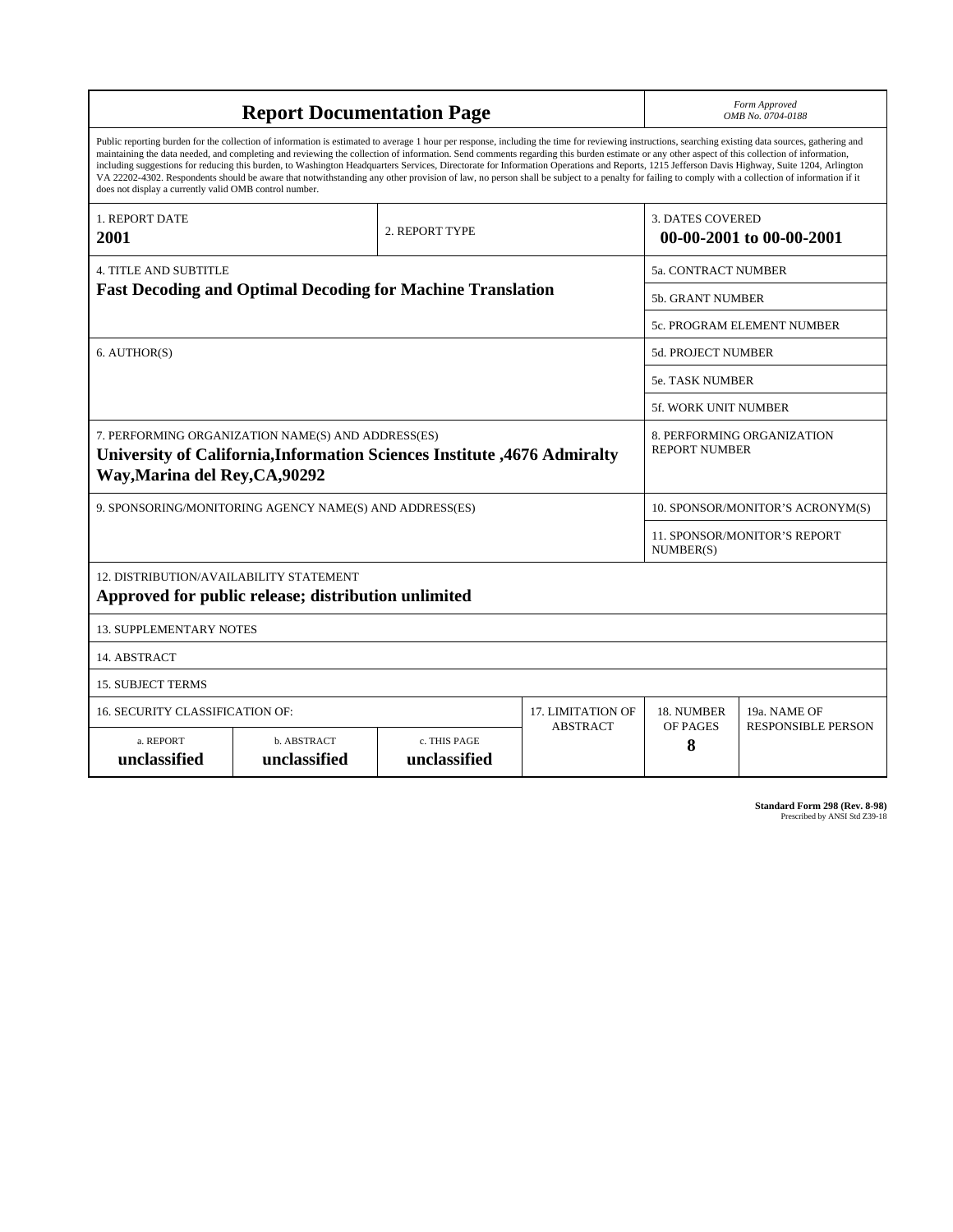

Figure 1: Sample word alignment.

English word is said to have a *fertility* of two. Likewise, if an English word remains unalignedto, then it has fertility zero. The word alignment in Figure 1 is shorthand for a hypothetical stochastic process by which an English string gets converted into a French string. There are several sets of decisions to be made.

First, every English word is assigned a fertility. These assignments are made stochastically according to a table  $n(\phi \mid e_i)$ . We delete from the string any word with fertility zero, we duplicate any word with fertility two, etc. If a word has fertility greater than zero, we call it *fertile*. If its fertility is greater than one, we call it *very fertile*.

After each English word in the new string, we may increment the fertility of an invisible English NULL element with probability  $p_1$  (typically about 0.02). The NULL element ultimately produces "spurious" French words.

Next, we perform a word-for-word replacement of English words (including NULL) by French words, according to the table  $t(f_i | e_i)$ .

Finally, we permute the French words. In permuting, Model 4 distinguishes between French words that are *heads* (the leftmost French word generated from a particular English word), *nonheads* (non-leftmost, generated only by very fertile English words), and *NULL-generated*.

**Heads.** The head of one English word is assigned a French string position based on the position assigned to the previous English word. If an English word  $e_{i-1}$  translates into something at French position j, then the French head word of  $e_i$  is stochastically placed in French position k with distortion probability  $d_1(k-j \mid class(e_{i-1}),$  $class(f_k)$ , where "class" refers to automatically determined word classes for French and English vocabulary items. This relative offset k–j encourages adjacent English words to translate into adjacent French words. If  $e_{i-1}$  is infertile, then j is

taken from  $e_{i-2}$ , etc. If  $e_{i-1}$  is very fertile, then j is the average of the positions of its French translations.

**Non-heads.** If the head of English word  $e_i$ is placed in French position j, then its first nonhead is placed in French position  $k$  ( $>$  j) according to another table  $d_{>1}(k-j \mid class(f_k))$ . The next non-head is placed at position q with probability  $d_{>1}(q-k \mid class(f_a))$ , and so forth.

**NULL-generated.** After heads and non-heads are placed, NULL-generated words are permuted into the remaining vacant slots randomly. If there are  $\phi_0$  NULL-generated words, then any placement scheme is chosen with probability  $1/\phi_0!$ .

These stochastic decisions, starting with e, result in different choices of f and an alignment of f with e. We map an e onto a particular  $\langle a,f \rangle$  pair with probability:

$$
P(a, f | e) =
$$
\n
$$
\prod_{i=1}^{l} n(\phi_i | e_i) \times \prod_{i=1}^{l} \prod_{k=1}^{\phi_i} t(\tau_{ik} | e_i) \times
$$
\n
$$
\prod_{i=1, \phi_i > 0}^{l} d_1(\pi_{i1} - c_{\rho_i} | class(e_{\rho_i}), class(\tau_{i1})) \times
$$
\n
$$
\prod_{i=1}^{l} \prod_{k=2}^{\phi_i} d_{>1}(\pi_{ik} - \pi_{i(k-1)} | class(\tau_{ik})) \times
$$
\n
$$
\begin{pmatrix} m - \phi_0 \\ \phi_0 \end{pmatrix} p_1^{\phi_0} (1 - p_1)^{m - 2\phi_0} \times
$$
\n
$$
\prod_{k=1}^{\phi_0} t(\tau_{0k} | \text{NULL})
$$

where the factors separated by  $\times$  symbols denote fertility, translation, head permutation, non-head permutation, null-fertility, and null-translation probabilities. $1$ 

## **3 Definition of the Problem**

If we observe a new sentence f, then an optimal decoder will search for an e that maximizes  $P(e|f)$ 

<sup>&</sup>lt;sup>1</sup>The symbols in this formula are:  $l$  (the length of e),  $m$ (the length of f),  $e_i$  (the i<sup>th</sup> English word in e),  $e_0$  (the NULL word),  $\phi_i$  (the fertility of  $e_i$ ),  $\phi_0$  (the fertility of the NULL word),  $\tau_{ik}$  (the k<sup>th</sup> French word produced by e<sub>i</sub> in a),  $\pi_{ik}$ (the position of  $\tau_{ik}$  in f),  $\rho_i$  (the position of the first fertile word to the left of  $e_i$  in a),  $c_{\rho_i}$  (the ceiling of the average of all  $\pi_{\rho_i k}$  for  $\rho_i$ , or 0 if  $\rho_i$  is undefined).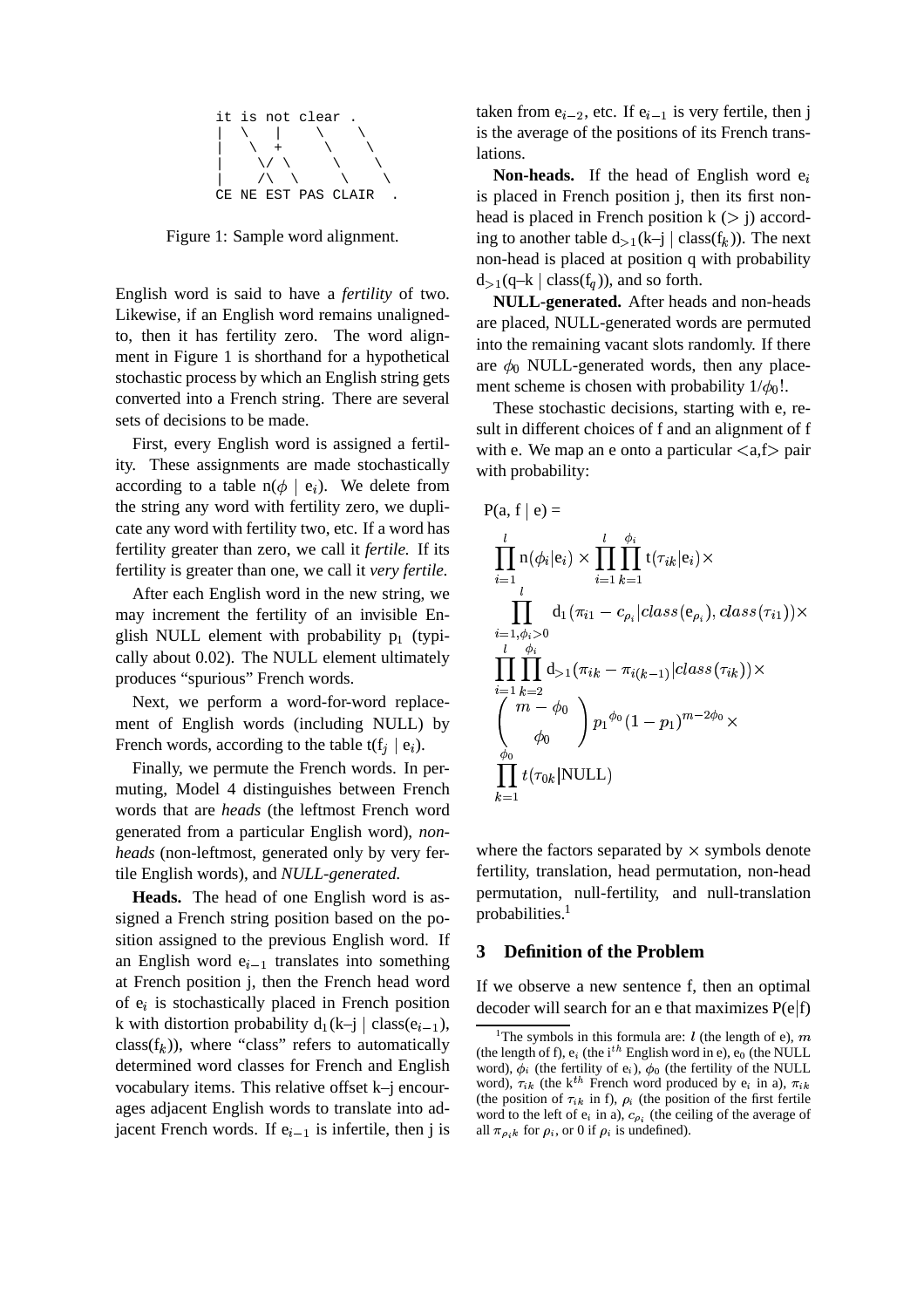$\leq$  P(e) · P(f|e). Here, P(f|e) is the sum of P(a,f|e) over all possible alignments a. Because this sum involves significant computation, we typically avoid it by instead searching for an  $\langle e, a \rangle$ pair that maximizes  $P(e, a|f) \simeq P(e) \cdot P(a, f|e)$ . We take the language model P(e) to be a smoothed n-gram model of English.

# **4 Stack-Based Decoding**

The stack (also called  $A^*$ ) decoding algorithm is a kind of best-first search which was first introduced in the domain of speech recognition (Jelinek, 1969). By building solutions incrementally and storing partial solutions, or hypotheses, in a "stack" (in modern terminology, a priority queue), the decoder conducts an ordered search of the solution space. In the ideal case (unlimited stack size and exhaustive search time), a stack decoder is guaranteed to find an optimal solution; our hope is to do almost as well under real-world constraints of limited space and time. The generic stack decoding algorithm follows:

- Initialize the stack with an empty hypothesis.
- Pop  $h$ , the best hypothesis, off the stack.
- If *h* is a complete sentence, output *h* and terminate.
- For each possible next word *w*, extend *h* by adding *w* and push the resulting hypothesis onto the stack.
- Return to the second step (pop).

One crucial difference between the decoding process in speech recognition (SR) and machine translation (MT) is that speech is always produced in the same order as its transcription. Consequently, in SR decoding there is always a simple left-to-right correspondence between input and output sequences. By contrast, in MT the leftto-right relation rarely holds even for language pairs as similar as French and English. We address this problem by building the solution from left to right, but allowing the decoder to consume its input in any order. This change makes decoding significantly more complex in MT; instead of knowing the order of the input in advance, we must consider all  $n!$  permutations of an  $n$ -word input sentence.

Another important difference between SR and MT decoding is the lack of reliable heuristics

in MT. A heuristic is used in A\* search to estimate the cost of completing a partial hypothesis. A good heuristic makes it possible to accurately compare the value of different partial hypotheses, and thus to focus the search in the most promising direction. The left-to-right restriction in SR makes it possible to use a simple yet reliable class of heuristics which estimate cost based on the amount of input left to decode. Partly because of the absence of left-to-right correspondence, MT heuristics are significantly more difficult to develop (Wang and Waibel, 1997). Without a heuristic, a classic stack decoder is ineffective because shorter hypotheses will almost always look more attractive than longer ones, since as we add words to a hypothesis, we end up multiplying more and more terms to find the probability. Because of this, longer hypotheses will be pushed off the end of the stack by shorter ones even if they are in reality better decodings. Fortunately, by using more than one stack, we can eliminate this effect.

In a multistack decoder, we employ more than one stack to force hypotheses to compete fairly. More specifically, we have one stack for each subset of input words. This way, a hypothesis can only be pruned if there are other, better, hypotheses that represent the same portion of the input. With more than one stack, however, how does a multistack decoder choose which hypothesis to extend during each iteration? We address this issue by simply taking one hypothesis from each stack, but a better solution would be to somehow compare hypotheses from different stacks and extend only the best ones.

The multistack decoder we describe is closely patterned on the Model 3 decoder described in the (Brown et al., 1995) patent. We build solutions incrementally by applying operations to hypotheses. There are four operations:

- Add adds a new English word and aligns a single French word to it.
- **AddZfert** adds two new English words. The first has fertility zero, while the second is aligned to a single French word.
- **Extend** aligns an additional French word to the most recent English word, increasing its fertility.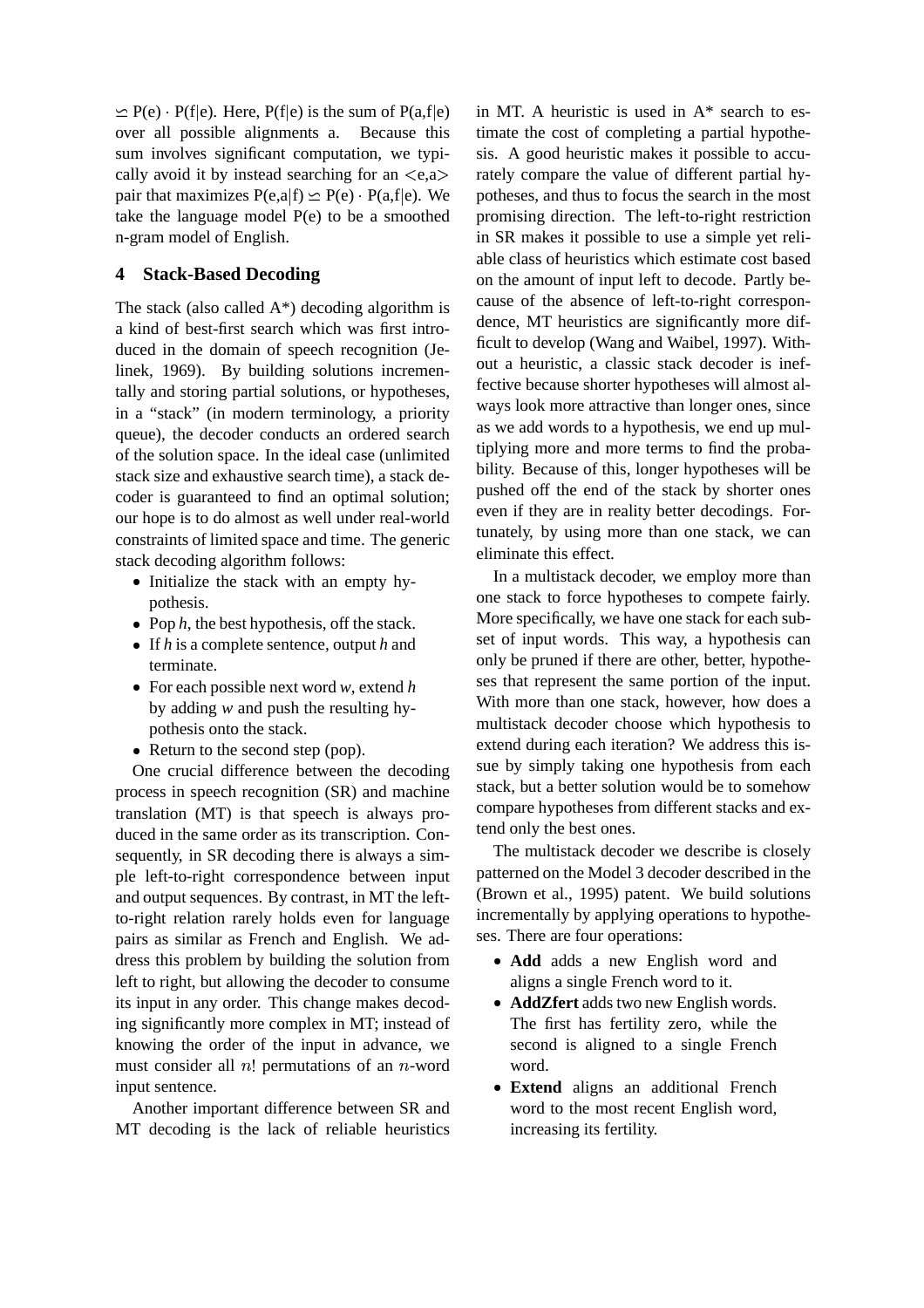• AddNull aligns a French word to the English NULL element.

**AddZfert** is by far the most expensive operation, as we must consider inserting a zero-fertility English word before each translation of each unaligned French word. With an English vocabulary size of 40,000, **AddZfert** is 400,000 times more expensive than **AddNull**!

We can reduce the cost of **AddZfert** in two ways. First, we can consider only certain English words as candidates for zero-fertility, namely words which both occur frequently and have a high probability of being assigned frequency zero. Second, we can only insert a zero-fertility word if it will increase the probability of a hypothesis. According to the definition of the decoding problem, a zero-fertility English word can only make a decoding more likely by increasing P(e) more than it decreases  $P(a,f|e)$ .<sup>2</sup> By only considering helpful zero-fertility insertions, we save ourselves significant overhead in the **AddZfert** operation, in many cases eliminating all possibilities and reducing its cost to less than that of **AddNull**.

# **5 Greedy Decoding**

Over the last decade, many instances of NPcomplete problems have been shown to be solvable in reasonable/polynomial time using greedy methods (Selman et al., 1992; Monasson et al., 1999). Instead of deeply probing the search space, such greedy methods typically start out with a random, approximate solution and then try to improve it incrementally until a satisfactory solution is reached. In many cases, greedy methods quickly yield surprisingly good solutions.

We conjectured that such greedy methods may prove to be helpful in the context of MT decoding. The greedy decoder that we describe starts the translation process from an English gloss of the French sentence given as input. The gloss is constructed by aligning each French word  $f_i$ with its most likely English translation  $e_{f_j}$  ( $e_{f_j}$  =  $\qquad$  |  $e$  |  $\cdot$ argmax<sub>e</sub> t(e  $\mid f_i$ )). For example, in translating the French sentence "Bien entendu , il parle de une belle victoire .", the greedy decoder initially as-

sumes that a good translation of it is "Well heard , it talking a beautiful victory" because the best translation of "bien" is "well", the best translation of "entendu" is "heard", and so on. The alignment corresponding to this translation is shown at the top of Figure 2.

Once the initial alignment is created, the greedy decoder tries to improve it, i.e., tries to find an alignment (and implicitly translation) of higher probability, by applying one of the following operations:

- translateOneOrTwoWords $(j_1, e_1, j_2, e_2)$ changes the translation of one or two French words, those located at positions  $j_1$  and  $j_2$ , from  $e_{f_{i_1}}$  and  $e_{f_{i_2}}$  into  $e_1$  and  $e_2$ . If  $e_{f_i}$  is a word of fertility 1 and  $e_k$  is NULL, then  $e_{f_i}$  is deleted from the translation. If  $e_{f_i}$  is the NULL word, the word  $e_k$  is inserted into the translation at the position that yields the alignment of highest probability. If  $e_{f_{i_1}} =$  $e_1$  or  $e_{f_{i_2}} = e_2$ , this operation amounts to changing the translation of a single word.
- **translateAndInsert** $(j, e_1, e_2)$  changes the translation of the French word located at position j from  $e_i$  into  $e_1$  and simulataneously inserts word  $e_2$  at the position that yields the alignment of highest probability. Word  $e_2$ is selected from an automatically derived list of 1024 words with high probability of having fertility 0. When  $e_{f_i} = e_1$ , this operation amounts to inserting a word of fertility 0 into the alignment.
- **removeWordOfFertility0**(i) deletes the word of fertility  $0$  at position  $i$  in the current alignment.
- swapSegments $(i_1, i_2, j_1, j_2)$  creates a new alignment from the old one by swapping non-overlapping English word segments  $[i_1, i_2]$  and  $[j_1, j_2]$ . During the swap operation, all existing links between English and French words are preserved. The segments can be as small as a word or as long as  $\mid e \mid -1$  words, where  $\mid e \mid$  is the length of the English sentence.
- **joinWords** $(i_1, i_2)$  eliminates from the alignment the English word at position  $i_1$  (or  $i_2$ ) and links the French words generated by  $e_{i_1}$ (or  $e_{i_2}$ ) to  $e_{i_2}$  (or  $e_{i_1}$ ).

 $2$ We know that adding a zero-fertility word will decrease  $P(a,f|e)$  because it adds a term  $n(0 | e_i) < 1$  to the calculation.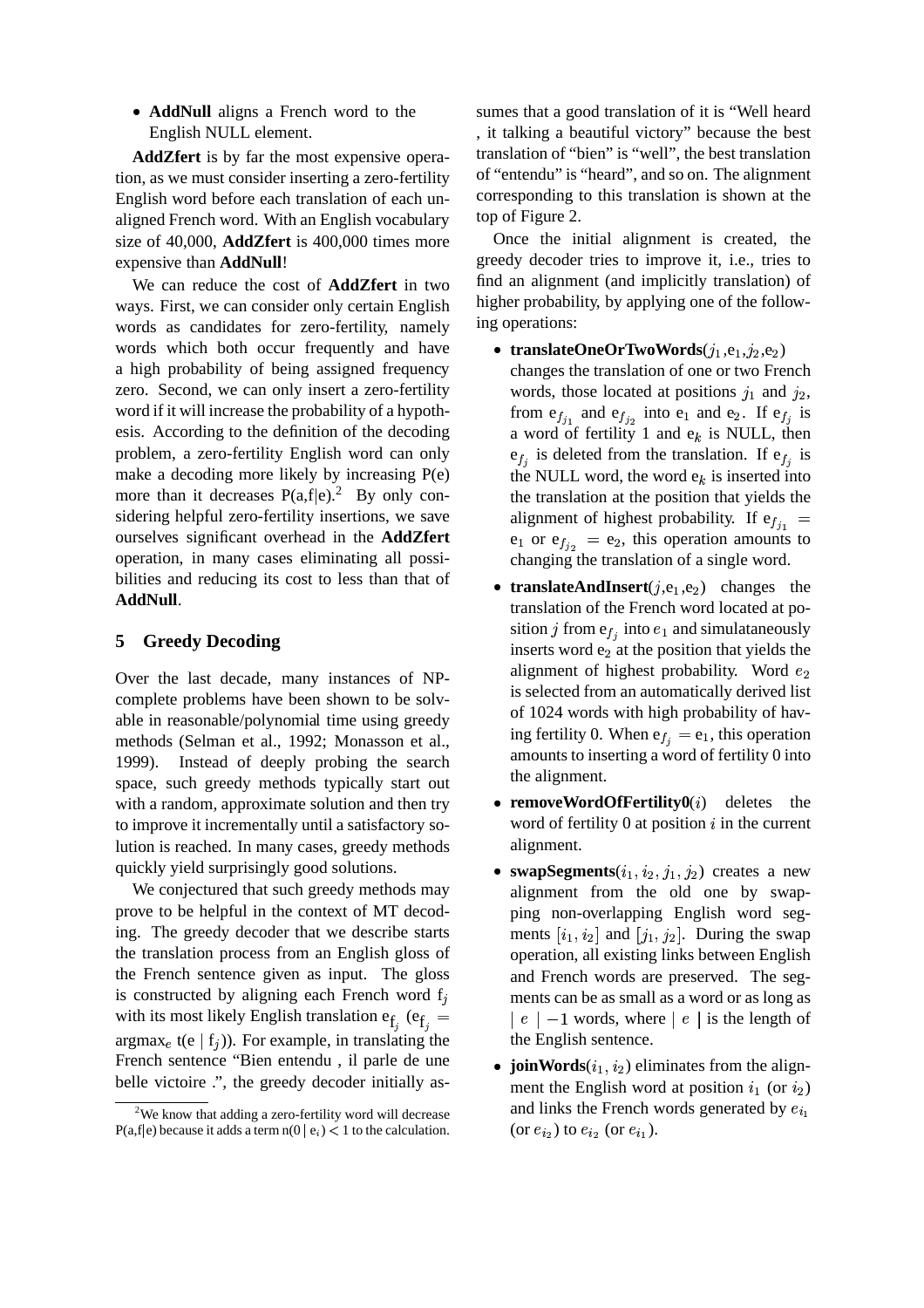

Figure 2: Example of how the greedy decoder produces the translation of French sentence "Bien entendu, il parle de une belle victoire."

In a stepwise fashion, starting from the initial gloss, the greedy decoder iterates exhaustively over all alignments that are one operation away from the alignment under consideration. At every step, the decoder chooses the alignment of highest probability, until the probability of the current alignment can no longer be improved. When it starts from the gloss of the French sentence "Bien entendu, il parle de une belle victoire.", for example, the greedy decoder alters the initial alignment incrementally as shown in Figure 2, eventually producing the translation "Quite naturally, he talks about a great victory.". In the process, the decoder explores a total of 77421 distinct alignments/translations, of which "Quite naturally, he talks about a great victory." has the highest probability.

We chose the operation types enumerated above for two reasons: (i) they are general enough to enable the decoder escape local maxima and modify in a non-trivial manner a given alignment in order to produce good translations; (ii) they are relatively inexpensive (timewise). The most time consuming operations in the decoder are **swapSegments, translateOneOrTwoWords,** and **translateAndInsert**. **SwapSegments** iterates over all possible non-overlapping span pairs that can be built on a sequence of length  $\mid e \mid$ .

**TranslateOneOrTwoWords** iterates over  $|f|^2$  $\times |t|^2$  alignments, where  $|f|$  is the size of the French sentence and  $\mid t \mid$  is the number of translations we associate with each word (in our implementation, we limit this number to the top 10 translations). **TranslateAndInsert** iterates over  $\vert f \vert \times \vert t \vert \times \vert z \vert$  alignments, where  $\vert z \vert$  is the size of the list of words with high probability of having fertility 0 (1024 words in our implementation).

### **6 Integer Programming Decoding**

Knight (1999) likens MT decoding to finding optimal tours in the Traveling Salesman Problem (Garey and Johnson, 1979)—choosing a good word order for decoder output is similar to choosing a good TSP tour. Because any TSP problem instance can be transformed into a decoding problem instance, Model 4 decoding is provably NP-complete in the length of f. It is interesting to consider the reverse direction—is it possible to transform a decoding problem instance into a TSP instance? If so, we may take great advantage of previous research into efficient TSP algorithms. We may also take advantage of existing software packages, obtaining a sophisticated decoder with little programming effort.

It is difficult to convert decoding into straight TSP, but a wide range of combinatorial optimization problems (including TSP) can be expressed in the more general framework of *linear integer programming*. A sample integer program (IP) looks like this:

minimize objective function:  
\n
$$
3.2 * x1 + 4.7 * x2 - 2.1 * x3
$$
  
\nsubject to constraints:  
\n $x1 - 2.6 * x3 > 5$   
\n $7.3 * x2 > 7$ 

A solution to an IP is an assignment of integer values to variables. Solutions are constrained by inequalities involving linear combinations of variables. An optimal solution is one that respects the constraints and minimizes the value of the objective function, which is also a linear combination of variables. We can solve IP instances with generic problem-solving software such as **lp solve** or **CPLEX**. 3 In this section we explain

<sup>&</sup>lt;sup>3</sup>Available at ftp://ftp.ics.ele.tue.nl/pub/lp\_solve and http://www.cplex.com.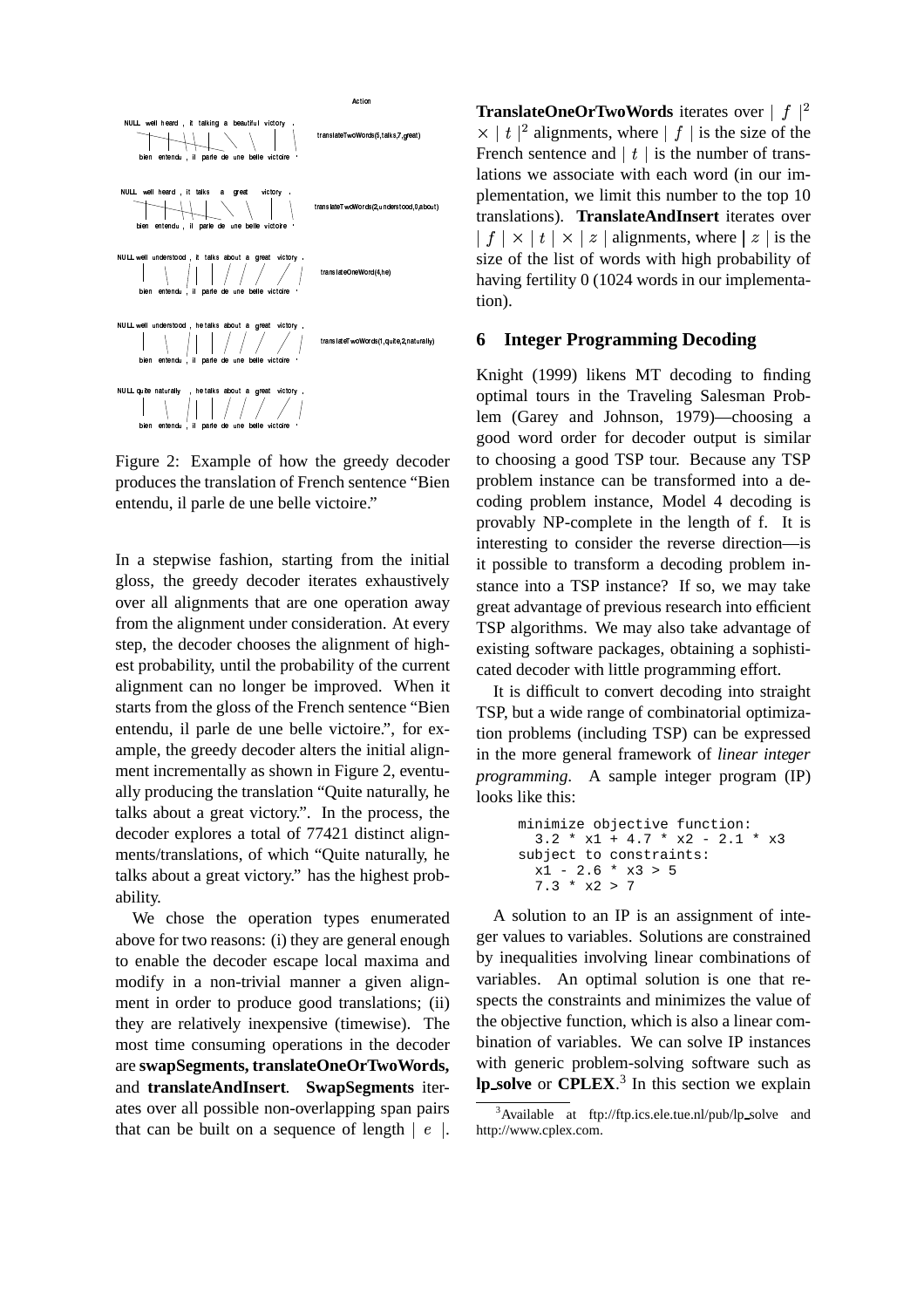

Figure 3: A *salesman graph* for the input sentence  $f = "CE NE EST PAS CLAIR." There is$ one city for each word in f. City boundaries are marked with bold lines, and hotels are illustrated with rectangles. A tour of cities is a sequence of hotels (starting at the sentence boundary hotel) that visits each city exactly once before returning to the start.

how to express MT decoding (Model 4 plus English bigrams) in IP format.

We first create a *salesman graph* like the one in Figure 3. To do this, we set up a *city* for each word in the observed sentence f. City boundaries are shown with bold lines. We populate each city with ten *hotels* corresponding to ten likely English word translations. Hotels are shown as small rectangles. The *owner* of a hotel is the English word inside the rectangle. If two cities have hotels with the same owner x, then we build a third xowned hotel on the border of the two cities. More generally, if  $n$  cities all have hotels owned by x, we build  $2^n - n - 1$  new hotels (one for each non-empty, non-singleton subset of the cities) on various city borders and intersections. Finally, we add an extra city representing the sentence boundary.

We define a *tour of cities* as a sequence and hotels (starting at the sentence boundary hotel) that visits each city exactly once before returning to the start. If a hotel sits on the border between two cities, then staying at that hotel counts as visiting *both* cities. We can view each tour of cities as corresponding to a potential decoding  $\langle e, a \rangle$ . The owners of the hotels on the tour give us e, while the hotel locations yield a.

The next task is to establish real-valued (asymmetric) distances between pairs of hotels, such that the length of any tour is exactly the negative of  $log(P(e) \cdot P(a,f|e))$ . Because log is monotonic, the shortest tour will correspond to the likeliest decoding.

The distance we assign to each pair of hotels consists of some small piece of the Model 4 formula. The usual case is typified by the large black arrow in Figure 3. Because the destination hotel "not" sits on the border between cities NE and PAS, it corresponds to a partial alignment in which the word "not" has fertility two:



If we assume that we have already paid the price for visiting the "what" hotel, then our interhotel distance need only account for the partial alignment concerning "not":

distance =

- $-\log(bigram(not | what))$
- $-\log(n(2 \mid not))$
- $-\log(t(NE \mid not)) \log(t(PAS \mid not))$
- $-\log(d_1(+1 \mid class(what), class(NE)))$
- $-\log(d_{>1}(+2 \mid class(PAS)))$

NULL-owned hotels are treated specially. We require that all non-NULL hotels be visited before any NULL hotels, and we further require that at most one NULL hotel visited on a tour. Moreover, the NULL fertility sub-formula is easy to compute if we allow only one NULL hotel to be visited:  $\phi_0$  is simply the number of cities that hotel straddles, and  $m$  is the number of cities minus one. This case is typified by the large gray arrow shown in Figure 3.

Between hotels that are located (even partially) in the same city, we assign an infinite distance in both directions, as travel from one to the other can never be part of a tour. For 6-word French sentences, we normally come up with a graph that has about 80 hotels and 3500 finite-cost travel segments.

The next step is to cast tour selection as an integer program. Here we adapt a *subtour elimination* strategy used in standard TSP. We create a binary  $(0/1)$  integer variable  $x_{ij}$  for each pair of hotels i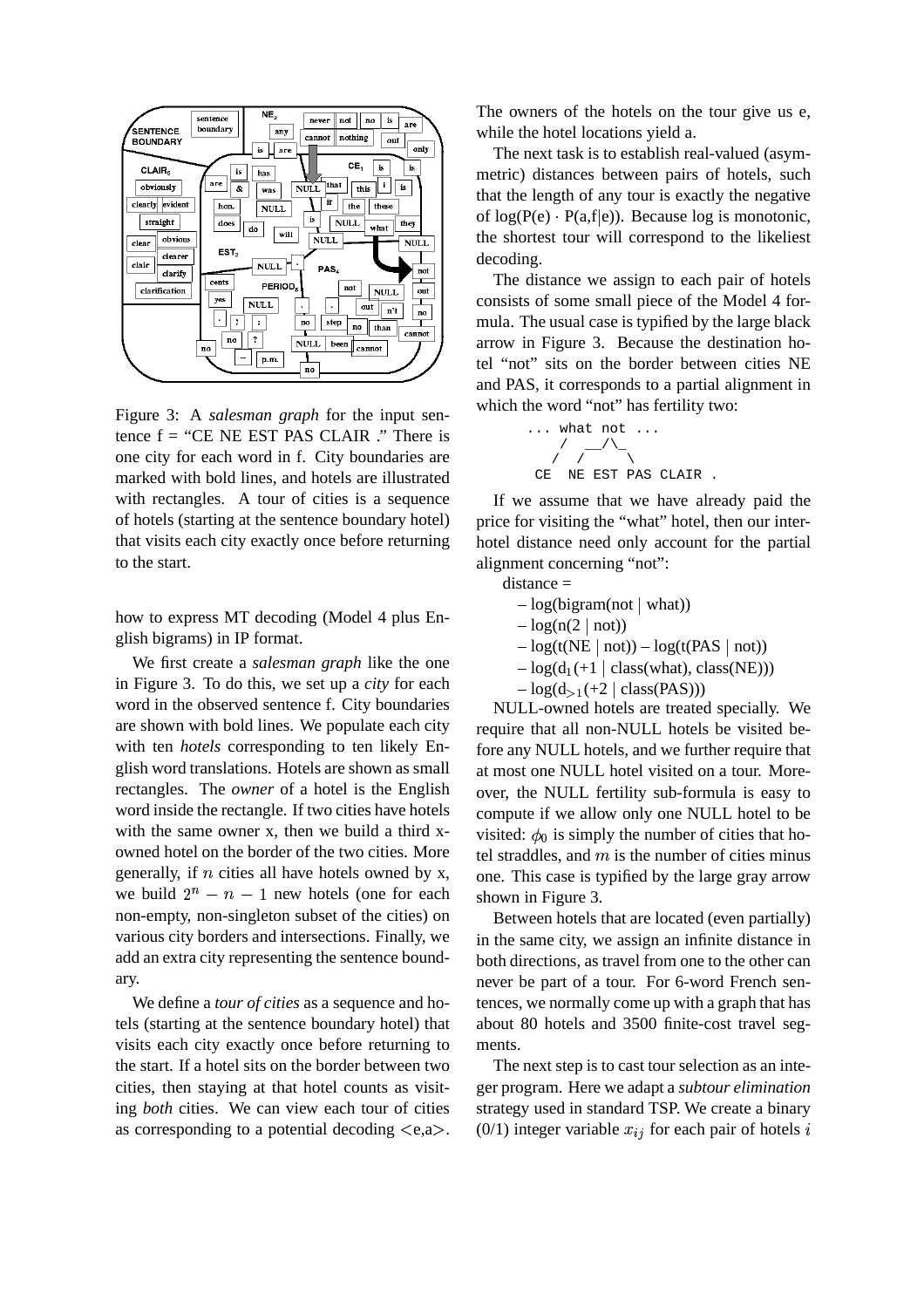and j.  $x_{ij} = 1$  if and only if travel from hotel i to hotel  $\dot{\jmath}$  is on the itinerary. The objective function is straightforward:

minimize: 
$$
\sum_{(i,j)} x_{ij} \cdot \text{distance}(i,j)
$$

This minimization is subject to three classes of constraints. First, every city must be visited exactly once. That means exactly one tour segment must exit each city:

$$
\forall_{c \in cities} : \sum_{i \text{ located at least}} \sum_{j} x_{ij} = 1
$$
  
partially in *c*

Second, the segments must be linked to one another, i.e., every hotel has either (a) one tour segment coming in and one going out, or (b) no segments in and none out. To put it another way, every hotel must have an equal number of tour segments going in and out:

$$
\forall_i : \sum_j x_{ij} = \sum_j x_{ji}
$$
 and  
not.

Third, it is necessary to prevent multiple independent sub-tours. To do this, we require that every proper subset of cities have at least one tour segment leaving it:

$$
\forall_{s \subset cities} : \sum_{i \text{ located}} \sum_{j \text{ located}} x_{ij} \geq 1
$$
  
*i* located  
entirely at least  
within *s* partially  
outside *s*

There are an exponential number of constraints in this third class.

Finally, we invoke our IP solver. If we assign mnemonic names to the variables, we can easily extract  $\langle e.a \rangle$  from the list of variables and their binary values. The shortest tour for the graph in Figure 3 corresponds to this optimal decoding: it is not clear .

We can obtain the second-best decoding by adding a new constraint to the IP to stop it from choosing the same solution again.<sup>4</sup>

### **7 Experiments and Discussion**

In our experiments we used a test collection of 505 sentences, uniformly distributed across the lengths 6, 8, 10, 15, and 20. We evaluated all decoders with respect to (1) speed, (2) search optimality, and (3) translation accuracy. The last two factors may not always coincide, as Model 4 is an imperfect model of the translation process—i.e., there is no guarantee that a numerically optimal decoding is actually a good translation.

 $\sum_i$ <sup>"</sup>, mal decoding turns out to be *e*. Then we consider Suppose a decoder outputs  $e'$ , while the optisix possible outcomes:

- no error (NE):  $e' = e$ , and  $e'$  is a perfect translation.
- pure model error (PME):  $e' = e$ , but  $e'$ is not a perfect translation.
- deadly search error (DSE):  $e' \neq e$ , and while  $e$  is a perfect translation, while  $e'$ is not.
- fortuitous search error (FSE):  $e' \neq e$ , and  $e'$  is a perfect translation, while  $e$  is not.
- harmless search error (HSE):  $e' \neq e$ , but  $e'$  and  $e$  are both perfectly good translations.
- compound error (CE):  $e' \neq e$ , and neither is a perfect translation.

 $\omega$  and  $\omega$  tion that transmits all of the meaning of the source Here, "perfect" refers to a human-judged translasentence using flawless target-language syntax.

> We have found it very useful to have several decoders on hand. It is only through IP decoder output, for example, that we can know the stack decoder is returning optimal solutions for so many sentences (see Table 1). The IP and stack decoders enabled us to quickly locate bugs in the greedy decoder, and to implement extensions to the basic greedy search that can find better solutions. (We came up with the greedy operations discussed in Section 5 by carefully analyzing error logs of the kind shown in Table 1). The results in Table 1 also enable us to prioritize the items on our research agenda. Since the majority of the translation errors can be attributed to the language and translation models we use (see column PME in Table 1), it is clear that significant improvement in translation quality will come from better

<sup>&</sup>lt;sup>4</sup>If we simply replace "minimize" with "maximize," we can obtain the longest tour, which corresponds to the *worst* decoding!